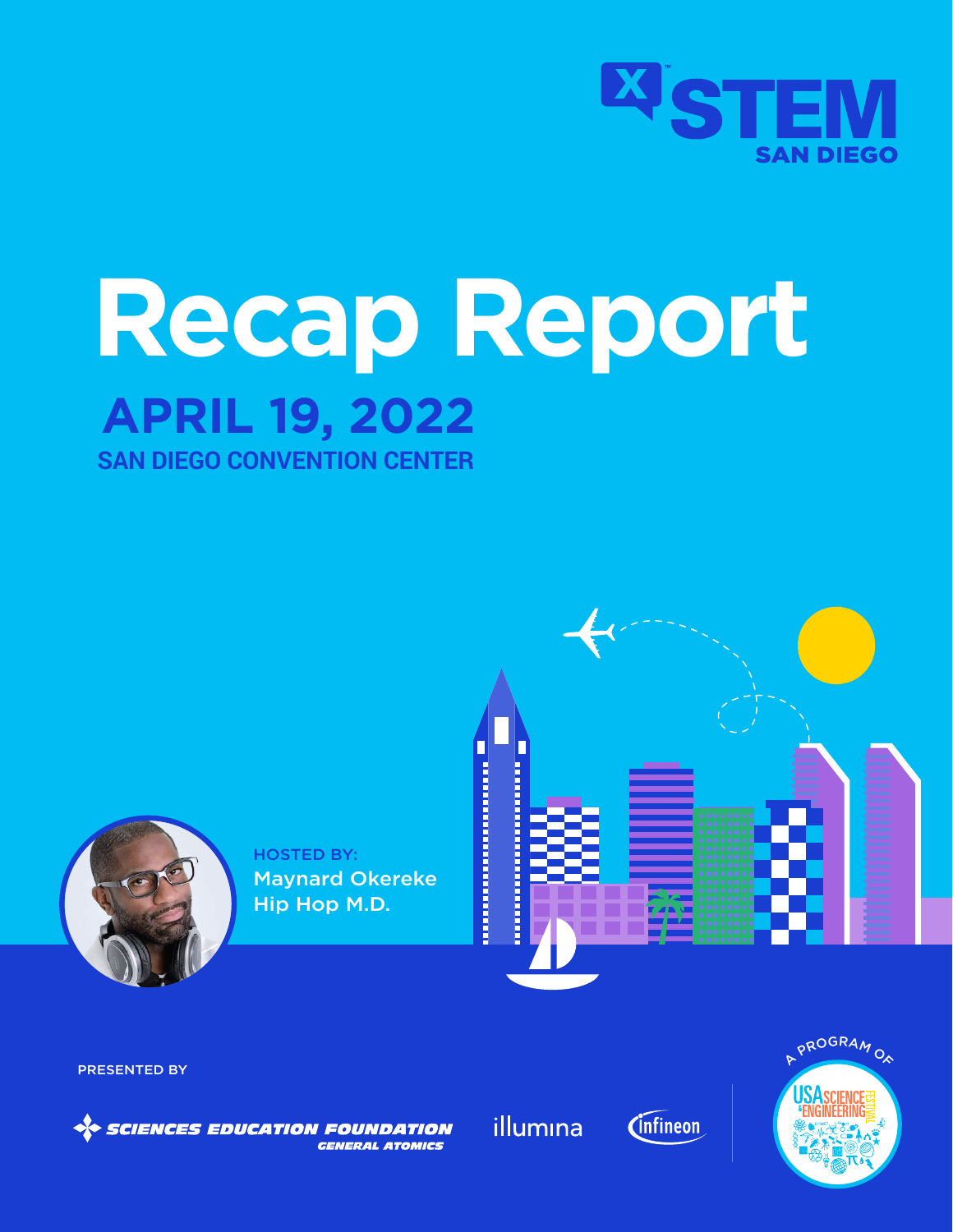

PRESENTED BY

SE SCIENCES EDUCATION FOUNDATION *GENERAL ATOMICS* 

Cinfineon

illumına

Thank you for supporting **X-STEM San Diego**, a program of the USA Science & Engineering Festival.

X-STEM San Diego was held on April 19, 2022 at the San Diego Convention Center. The free conference presented by General Atomics Sciences Education Foundation, Illumina and Infineon - was designed to showcase diversity and inspire middle and high school students about careers in the STEM fields.

The all day event, emceed by Hip Hop M.D. Maynard Okereke, featured multiple presentation sessions given by top STEM role models covering a broad range of topic areas including space, aviation, wildlife conservation, and genomics. Each presentation was followed by a Q&A session, giving students the opportunity to directly interact with speakers. Five hands-on and interactive workshops were hosted by leading STEM-focused organizations. Workshop topics ranged from DNA extraction to light spectroscopy to a STEAM-oriented game show. Students had the opportunity to sit in on four speaker presentations and one hands-on workshop. A list of participating speakers and workshop presenters can be found below.

Nearly 2,000 students, teachers, and parents attended the event from Oceanside to San Ysidro. Dr. Peter Farrell generously provided transportation for hundreds of students and provided parking for all of the buses that brought students to the event.

The X-STEM San Diego conference marked the Festival's first return to in-person programming since the start of the COVID-19 pandemic.

View and download photos from X-STEM San Diego here.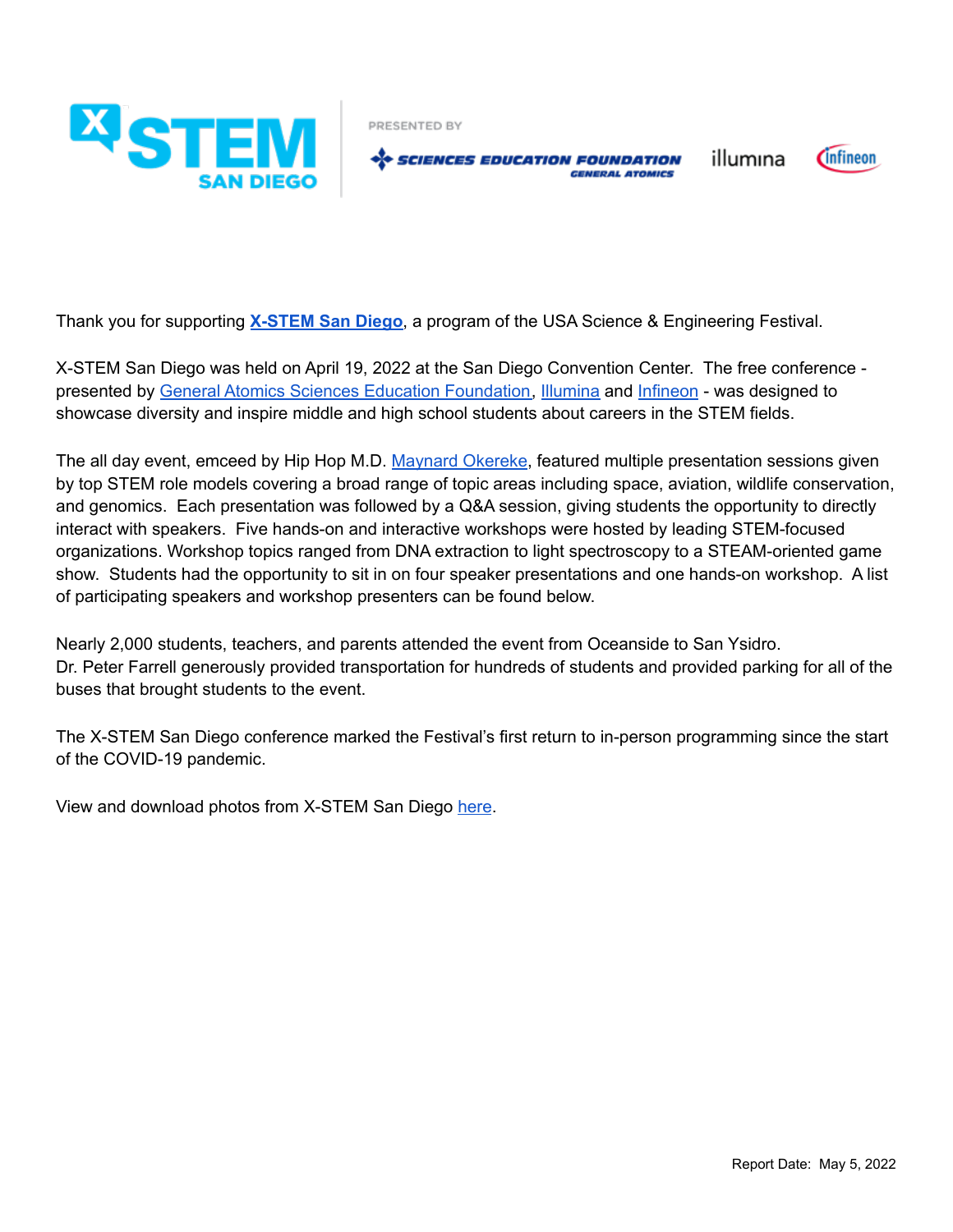## **Speakers**



**Kevin J DeBruin,** *Former NASA Rocket Scientist & Space Educator* **To NASA & Beyond**



**Janina Jeff, Ph.D.,** *Senior Bioinformatics Scientist at Illumina* **The Genome is Life's Greatest Storyteller**



**David "Mr. D" Landix & LaMar "Mr. Q-U-E" Queen Music Notes STEM Concert**



**Debra Roy,** *Staff Engineer, General Atomics Aeronautical Systems, Inc.* **Welcome Address**



**Mrinalini Erkenswick Watsa, Ph.D.,** *San Diego Zoo Wildlife Alliance Scientist* **DNA Hunters: The Future of Conservation Science**



**Chuck Wright,** *Vice President of General Atomics Aeronautical Systems* **Manned and Unmanned Aviation: Is Convergence Coming?**

## **Workshop Presenters**

**Gene-ius Games**

**Lungs: The Balloons that Help you Breathe!**

**What Does Strawberry DNA Look Like?**





**Meddling in Matter & Magnetism - Sometimes a Repulsive Adventure!**

**What Can We Learn From Light?**

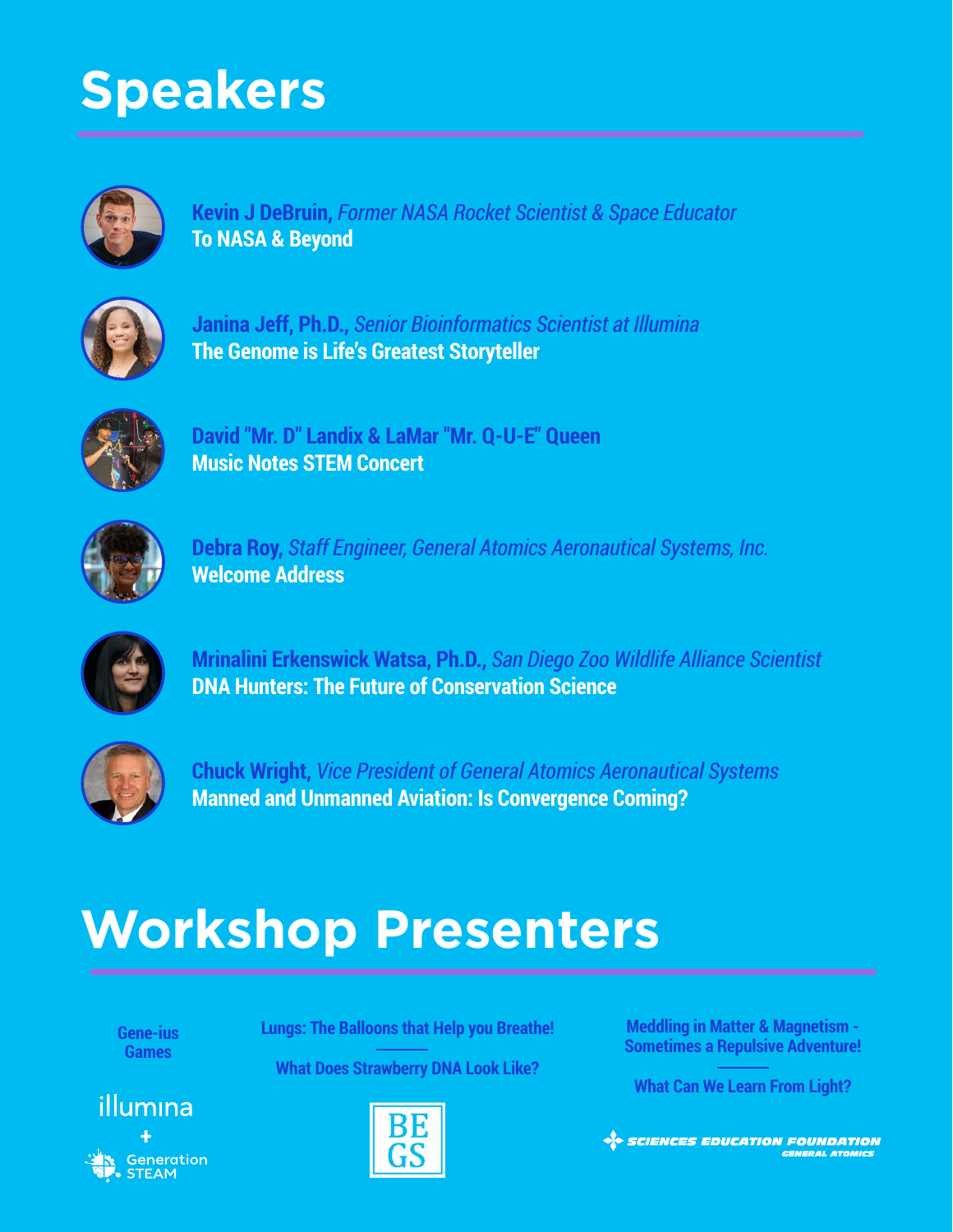#### **BREAKDOWN OF REGISTERED ATTENDEES BY GRADE LEVEL**

| ES (grades 5 and lower) | 2%  |  |
|-------------------------|-----|--|
| $MS$ (grades 6-8)       | 25% |  |
| $HS$ (grades 9-12)      | 67% |  |
| 18 and over             | 6%  |  |

#### **BREAKDOWN OF REGISTERED ATTENDEES BY SCHOOL TYPE**

| <b>Public School</b>             | 43% |
|----------------------------------|-----|
| <b>Private School</b>            | 6%  |
| <b>Charter or Science Magnet</b> | 30% |
| Other                            | 2%  |
| Home School                      | 20% |

#### \*51% of public school groups registered are Title 1 schools

#### **BREAKDOWN OF REGISTERED ATTENDEES BY GENDER**

| Female             | 40%   |
|--------------------|-------|
| Male               | 45%   |
| Other              | $1\%$ |
| Prefer not to say* | 14%   |

#### **BREAKDOWN OF REGISTERED ATTENDEES BY ETHNICITY**

| Asian                                     | 7%    |
|-------------------------------------------|-------|
| Black or African American                 | 5%    |
| Hispanic or Latina/Latino                 | 43%   |
| Native American or Alaskan Native         | $0\%$ |
| Native Hawaiian or other Pacific Islander | $1\%$ |
| White                                     | 19%   |
| Other                                     | $4\%$ |
| Prefer not to say*                        | 21%   |

\*Many educators with large groups noted that they did not know the ethnicities and/or gender of the attendees at the time of registration.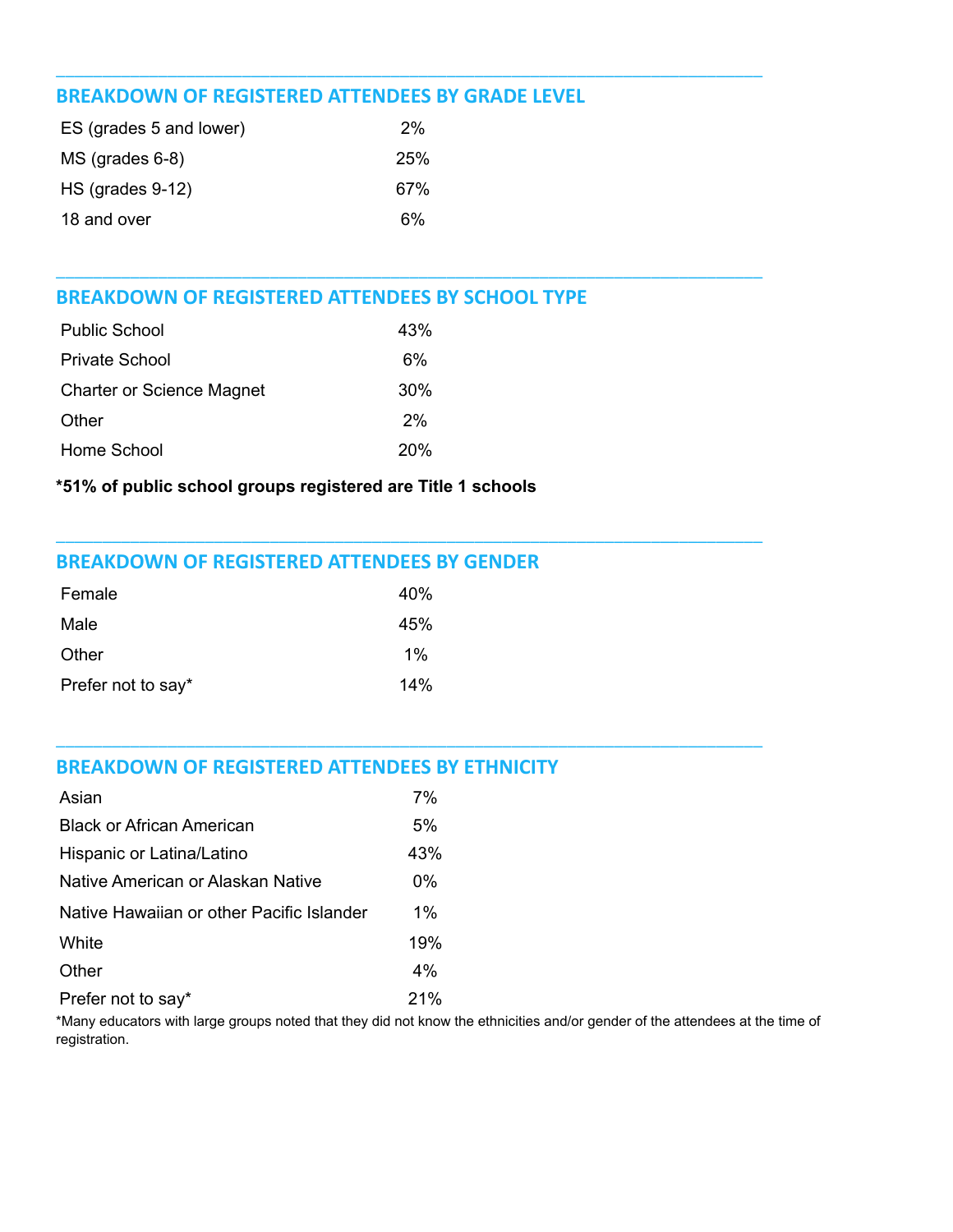#### **ATTENDEE FEEDBACK**

85% of attendees said they would attend X-STEM again in the future.

94% of attendees think X-STEM was an effective way to get students more interested in STEM.

#### **PROMOTION AND SOCIAL MEDIA**

X-STEM San Diego was promoted heavily on our website and to our newsletter list of over 100k teachers and parents. To enhance our outreach efforts regionally, we implemented a highly targeted Facebook advertising campaign and conducted direct outreach to teachers and administrators of San Diego County schools.

Priority invitations were extended exclusively to Title 1 schools to provide the best possible opportunity for students from underserved communities to attend. Overall outreach included 215 schools across San Diego County made up of public, charter, and private schools.

The combination of direct outreach to schools and Facebook advertising resulted in the event exceeding our capacity goal of 1800 students.

A media advisory was sent to nine local news outlets. The event was covered by ABC 10News San Diego. The segment aired multiple times the day of the event and was also featured on four outlet's calendars. The full segment can be viewed here.



The event and speakers were heavily promoted across all of our social media platforms. Speakers, workshop presenters, and partners also touted their participation on social media. With a goal to engage the audience and increase awareness for the program, we encouraged attendees to share about their experience during the event using #XSTEM.

Promotional offers extended to our audience included a free Diversity In STEAM Magazine subscription and a 20% discount to attend Kevin J DeBruin's Space Class.

The following page illustrates the campaign and reach through our partners and on social media.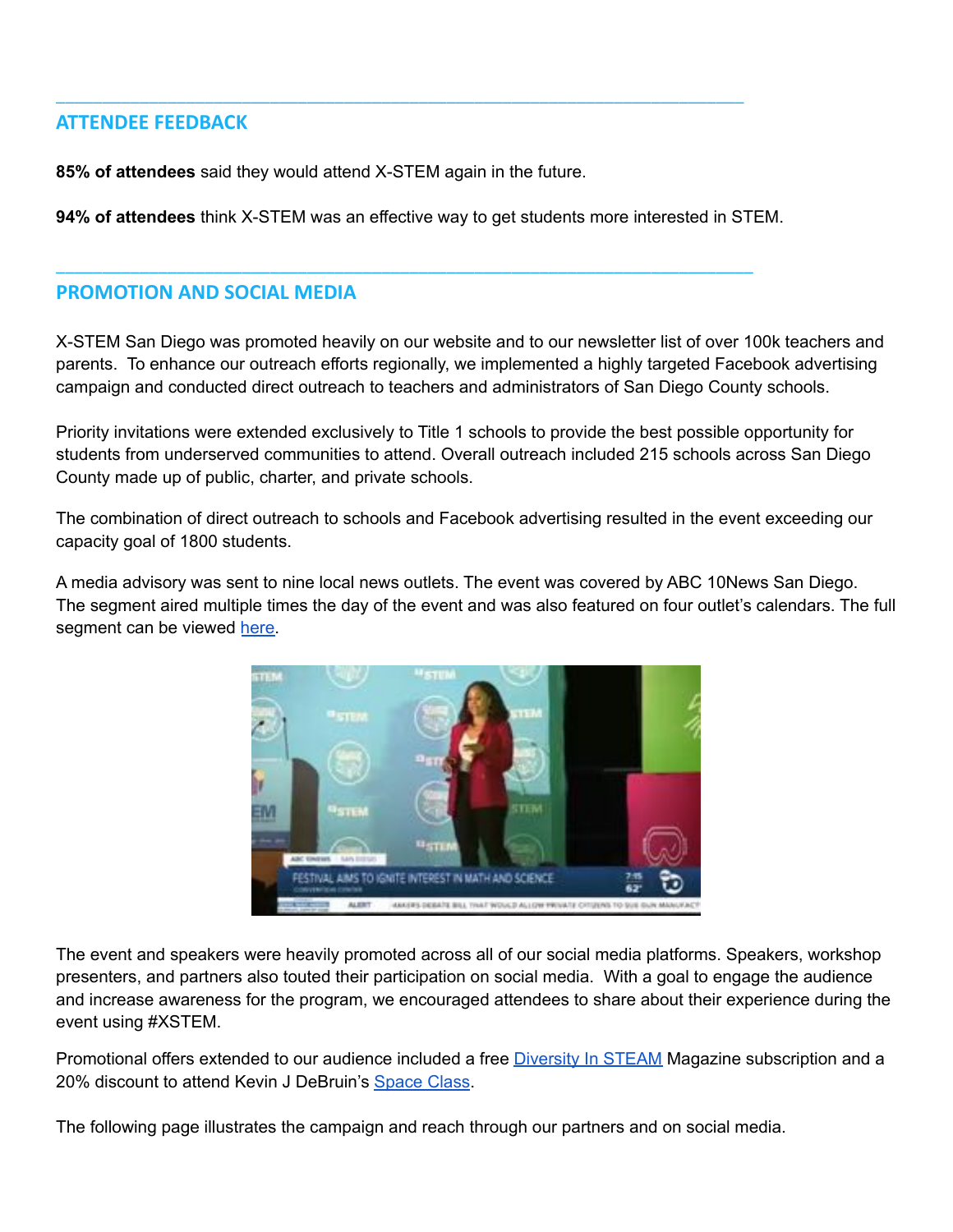## **X-STEM San Diego Media Reach**

**REACH ON USASEF SOCIAL ACCOUNTS & NEWSLETTER**

## **293K Impressions**

#### **INSTAGRAM ACCOUNTS WHO SHARED X-STEM SAN DIEGO:**

Kevin J DeBruin - @kevinjdebruin: 19.3K Hip Hop M.D. - @hiphopscienceshow: 14.9K The Stylish Housewife - @thestylishhousewife: 11.2K Dr. Janina Jeff - @djaysquared: 2,940

Music Notes - @musicnotesonline: 2,377 Mr. Q-U-E - @mrq\_u\_e: 2,304 Mr. D - @mrdmusicnotes: 1,376 Mrinalini Watsa - @surroundscience: 583

## **FB Ad Statistics:**

Number of ads 3

Impressions from ads 94K

Clicks to registration page 704

### **Sample Posts**



*All impressions gathered by Facebook, Instagram, Twitter, LinkedIn, and Iconosquare. Data pulled from December 2021- April 2022.*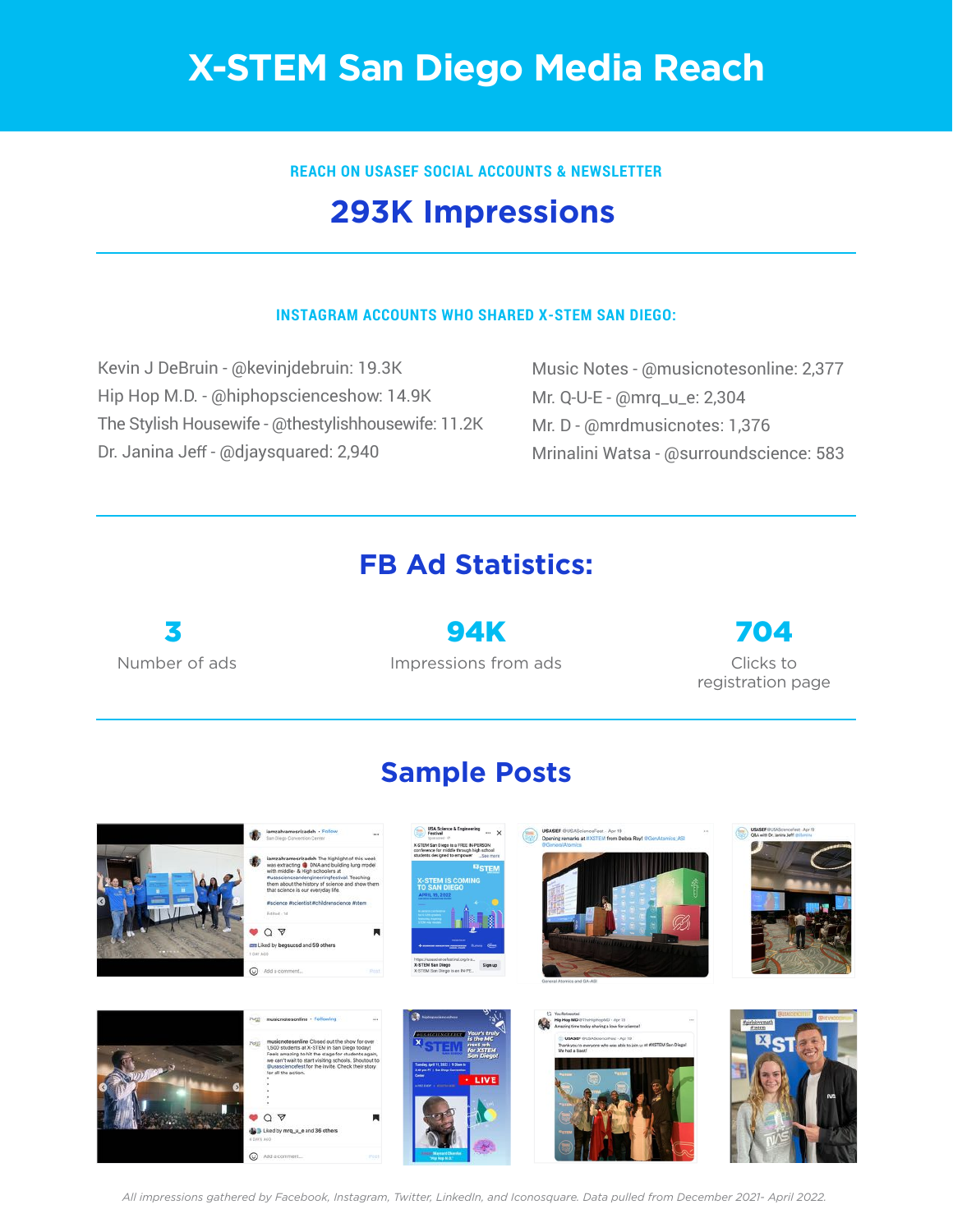## **Scenes From Around X-STEM San Diego**